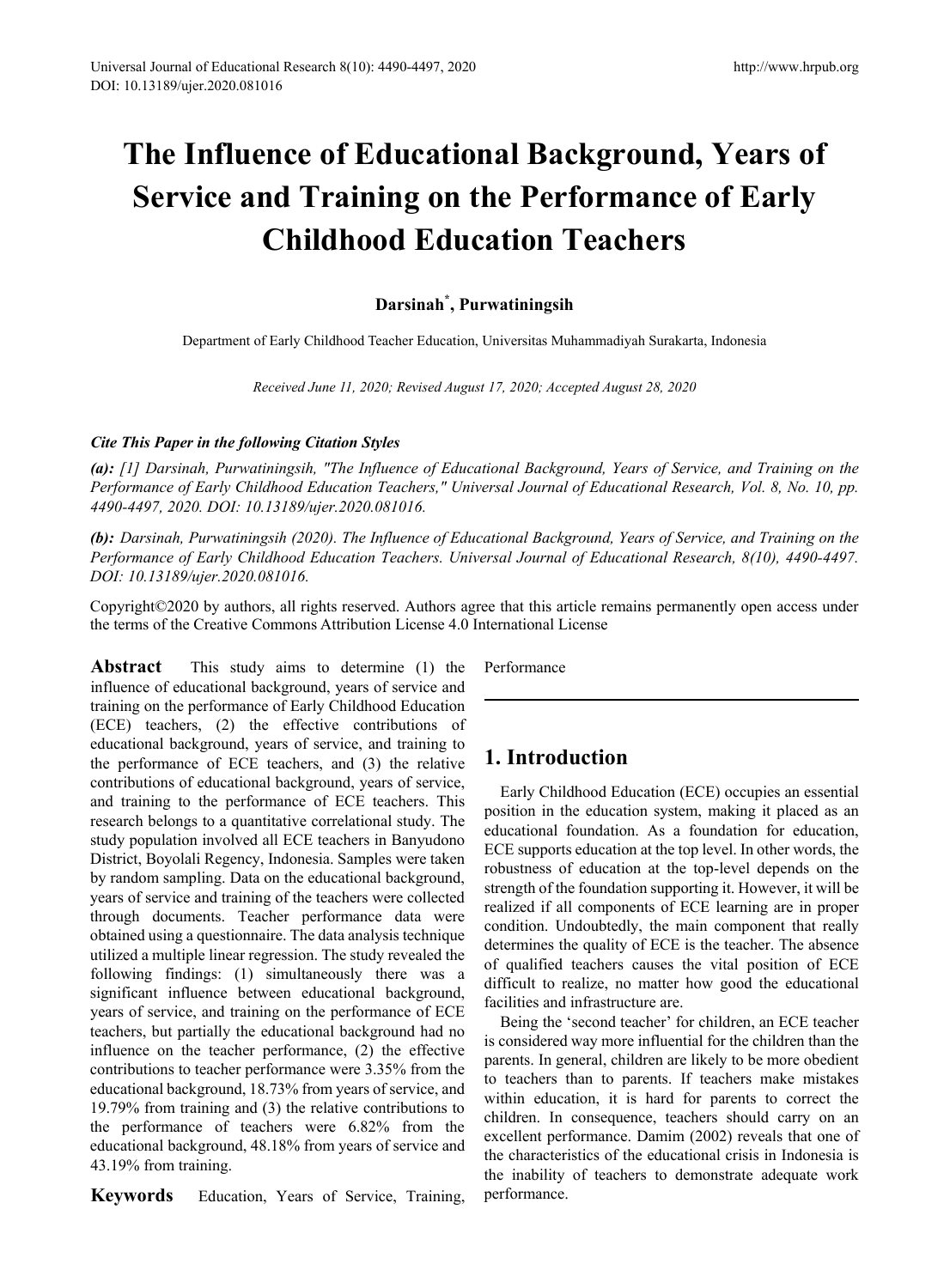Excellent performance requires an excellent educational background. The relevance of educational background will provide a strong scientific basis for work. Nevertheless, it needs to be supported with sufficient work period. The dynamic development of the environment requires teachers to balance and meet the demands of the development not to be left behind. One effort to overcome inequality is through training. Training is a short-term education to renew knowledge, provide additional knowledge, and improve practical skills for a particular purpose.

The problem that occurs in ECE is the poor ratio of teachers to children. Moreover, not all ECE teachers have an undergraduate degree. It can be seen from 2019-2020 ECE teacher statistics which state that there is 109,506 teachers ungraduated and 247,273 teachers have minimum bachelor degree with 13,219 ECE classes (Kemdikbud, 2020). Meanwhile in Indonesian Education Standards it is stated that the academic qualification of ECE teachers are Diploma IV or Bachelor of Early Childhood from accredited programs (Kemdikbud, 2014). Thus, the ratio of formal ECE teachers to children is 1: 27. While in ECE standards it is stated that the ratio of formal ECE teacher to children is 1:15. This condition has raised questions about the performance of ECE teacher in relation to their educational background, education and training.

Karwati & Prinsa (2013) define performance as achievement, results, and demonstration of works. Referring to the Indonesian Law No. 14 of 2005 concerning teachers and lecturers, the main tasks of teachers are to educate, teach, guide, direct, train, assess, and evaluate students of ECE in the formal, basic, and secondary education. The formal education of ECE refers to kindergarten (a) place of learning for children aged 4-6 years), Roudhotul Athfal (a) place of learning for children aged 4-6 years), as well as other equivalent units. ECE teachers are those teaching in these institutions. Indeed, work performance requires qualified abilities.

The aspects of ECE teacher performance have been summarized by Lambert, Rowland, Wheeler, Ulrich, & Bird (2008) by relying on the primary function. Five main functions must be assessed in ECE teacher, namely (1) facilitation development, (2) learning environment, (3) child self-regulation, (4) assessment and (5) relationship. Whereas the aspects of the teacher performance assessment instrument (TPAI), as mentioned Darsinah (2012), consist of (1) teaching plans and materials or called as lesson plans (LP), (2) Learning implementation (classroom procedure) and (3) personality (including interpersonal relationships). Interpersonal relationships can be integrated during the learning process. In carrying out learning, the teacher also collects data as material for evaluation. Evaluation of early childhood is performed after obtaining sufficient data. Therefore, performance appraisal is based on the ability of teachers in (1) making lesson plans, (2) carrying out learning and (3) evaluating learning.

There are three types of lesson plans in the Indonesian

Early Childhood Directorate (Direktorat Pembinaan Pendidikan Anak Usia Dini, 2015), the semester learning plan, the weekly lesson plan and the daily lesson plan. Early Childhood learning is conducted through stimulation, not instruction. It is based on the definition of Early Childhood Education stated in the Indonesian Law No. 20 of 2003 concerning ECE, article 1 chapter 1 verse 14, which reads, "ECE is a coaching effort aimed at children from birth until the age of six carried out through the provision of educational stimuli to help physical and spiritual growth and development that children have the readiness to enter further education." The existence of educational stimuli has had consequences for the nature of indirect learning, providing children the opportunity to construct their knowledge.

The implementation of Early Childhood learning is adapted to the world of children called the world of play. Therefore, Early Childhood learning is performed through play. Play is a free and enjoyable activity. Rubbin, Fien, & Vandenberg in Rogers, Cosby, and Sawyer (1998) have proposed the activities belonging to the characteristic of play as follows: (1) Play is intrinsically motivated, (2) Play is relatively free of eternally imposed rules, (3) Play is carried out as if the activity were real, (4) Play focuses on the process rather than any product, (5) Play is dominated by the players, and (6) Play requires the active involvement of the player. The consequence of this theory in learning is the prohibition on giving instructions to children, either verbally or in writing, as in children's worksheets.

The evaluation in ECE is carried out through an assessment. Mindes in Gullo (2005) states that, "...assessment is a process for gathering information to make decisions about young children." Whereas Gullo (2005) believes that "...assessment is a procedure used to determine the degree to which an individual child possesses a certain attribute." Assessment is the process of getting information to make decisions about children. The word process has implications for getting data carried out continuously. In the Early Learning Standards Task Force and Kindergarten Assessment Work Group (2005), it is stated that "Caregivers and or teachers are committed to compiling ongoing observation data for every child several times (at least three times) each year during his/her education." Therefore, the assessment is not based on one event in learning but requiring several times of emergence of the observed aspect to be able to perform it. Information obtained depends on aspects of the assessment, both aspects of child development (child development-based assessment) and children's play (play based assessment).

A study conducted by Akiri (2014) discovered that the working experience or years of service affected the career satisfaction of a teacher. Phelps (2013) states that "A person needs one year to be comfortable and good at work." It indicates that despite having a sufficient scientific basis, a person should also be supported by sufficient work experience. The results of brain research conveyed by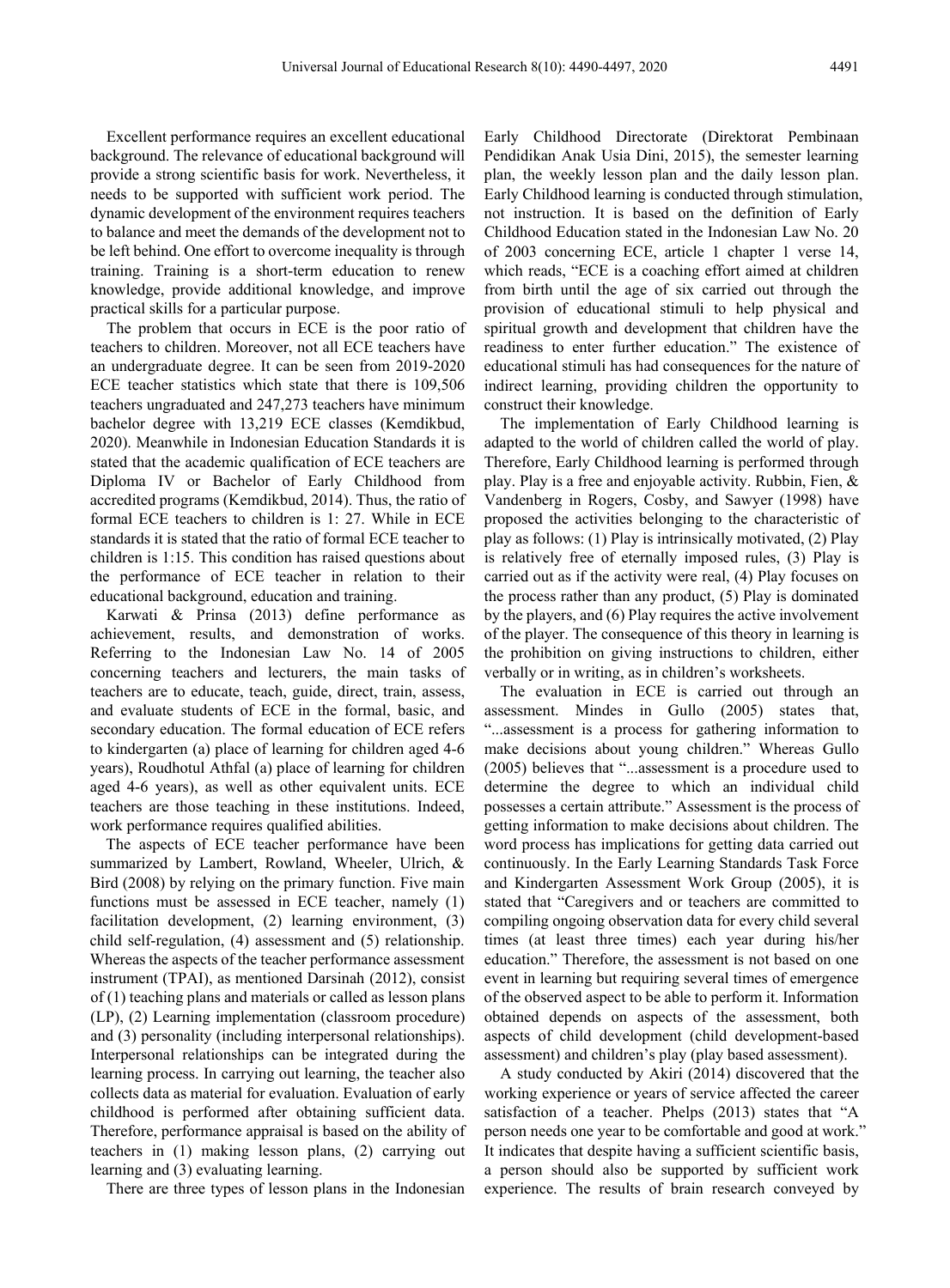Phelps (2013) stated that "Experience is the architect of the brain." The brain, which is the nerve center controlling human activity, is designed by experience. For this reason, experience is vital in supporting teacher performance. The longer the work period, the more work experience a person has. Hence, it is assumed that the longer the working period, the better the performance.

A good performance generates an excellent teacher. Concerning the characteristics of an excellent teacher, Phelps (2013) mentions: "The caregiver or teacher must be willing to participate in workshops, meetings and other training, which will advance her knowledge of early childhood development. The knowledge of how young children grow and develop is regularly changing and improving our ability to support the children in our care." Thus, to be well-performed teachers, they should participate in training related to early childhood.

Sustainable development of teachers' competencies has received attention from the government. In the Indonesian Ministry Regulation of State Apparatuses Empowerment and Bureaucratic Reform (Kemenpanrb, 2009) regarding teacher's functional position and credit score in article 1 paragraph 5, it is stated that "Sustainable professionalism development is the development of teachers' competencies carried out following the needs, gradually, continuously to improve their professionalism." Sustainable professionalism development consists of three components, (1) self-development, (2) scientific publications and (3) innovative works. Functional training is one of the activities of self-development carried out to achieve competency requirements in accordance with the position. Therefore, the material always supports the competencies that must be achieved. Such training is therefore expected to support the performance of ECE teacher.

Research on the effects of educational background, years of service, and training on teacher performance has been conducted by several researchers. (1) Zuzovsky (2003) examined teacher qualifications and their impact on student achievement, (2) Saracho & Spodek (2007) studied the early childhood teacher preparation, and quality of program results, (3) Leak (2012) investigated the influence of educational background, and teacher experience on student achievement, (4) Hart (1994) explored the integrating between years of service, psychology, and morals, (5) Ali & Hamza (2018) researched the impact of teacher training on learning attitudes and organizations of students and the study of (6) Hervie & Winful (2018) focused on improving teacher performance through training and development in education services.

Despite these past studies, not many of them focused on educational background, years of service, and training of ECE teachers, especially the correlation. That fact left a gap for more studies to do in Indonesia. Based on the problem statement above, the purposes of this study are; (1) to determine the influence of educational background, years of service, and training, on the performance of ECE teachers, (2) to determine the effective contributions of

educational background, years of service, and training to the performance of ECE teachers and (3) to determine the relative contributions of educational background, years of service and training to the performance of ECE teacher.

# **2. Materials and Methods**

This research was conducted on all ECE teachers in Banyudono District, Boyolali, Indonesia, in 2020, deriving from 13 ECE institutions with 57 teachers. Using a random sampling technique, the sample comprising 46 teachers was collected.

This research is a quantitative correlational study examining the relationships between variables of performance, educational background, years of service and training in ECE teachers. To achieve the research objective, measurements were carried out, which then the measurement results were processed using statistics to test the hypothesis.

Data collection was carried out using two instruments, a questionnaire and documentation. Performance data were collected using a questionnaire, while data on educational background, years of service and training were obtained using the documentation method. The performance questionnaire was developed from three components of teacher performance, namely the lesson plans making, learning implementation and learning evaluation. Each component was developed into statement items. There were 56 items in total consisting of 18 planning items, 23 implementation items and 15 evaluation items. The validity test of items in the instrument was carried out using the Pearson Product Moment Correlation [13], while the reliability test utilized the Cronbach Alpha  $(\alpha)$  [14].

Before analyzing the data, prerequisite tests consisting of a normality test and a linearity test were performed. The normality test employed the Kolmogorov-Smirnov test, while the linearity test utilized the F-test. Data analysis techniques in the hypothesis test involved multiple linear regression analysis, simultaneous test, individual test and both relative and effective contributions. In multiple linear regression analysis, the simultaneous test used the F-test, the individual test utilized the T-test, and relative contributions (RC) and effective contributions (EC).

# **3. Results**

## **The Description of Data**

Data on the teachers' educational background showed 22 teachers graduating from high school, 7 teachers having a three-year Diploma's degree, and 17 teachers with a Bachelor's degree. Data on years of service could be classified into four, (a) 14 people having less than 5 years of a working period, (b) 25 people with 5-10 years of a working period, (c) 4 people with 10-15 years of a working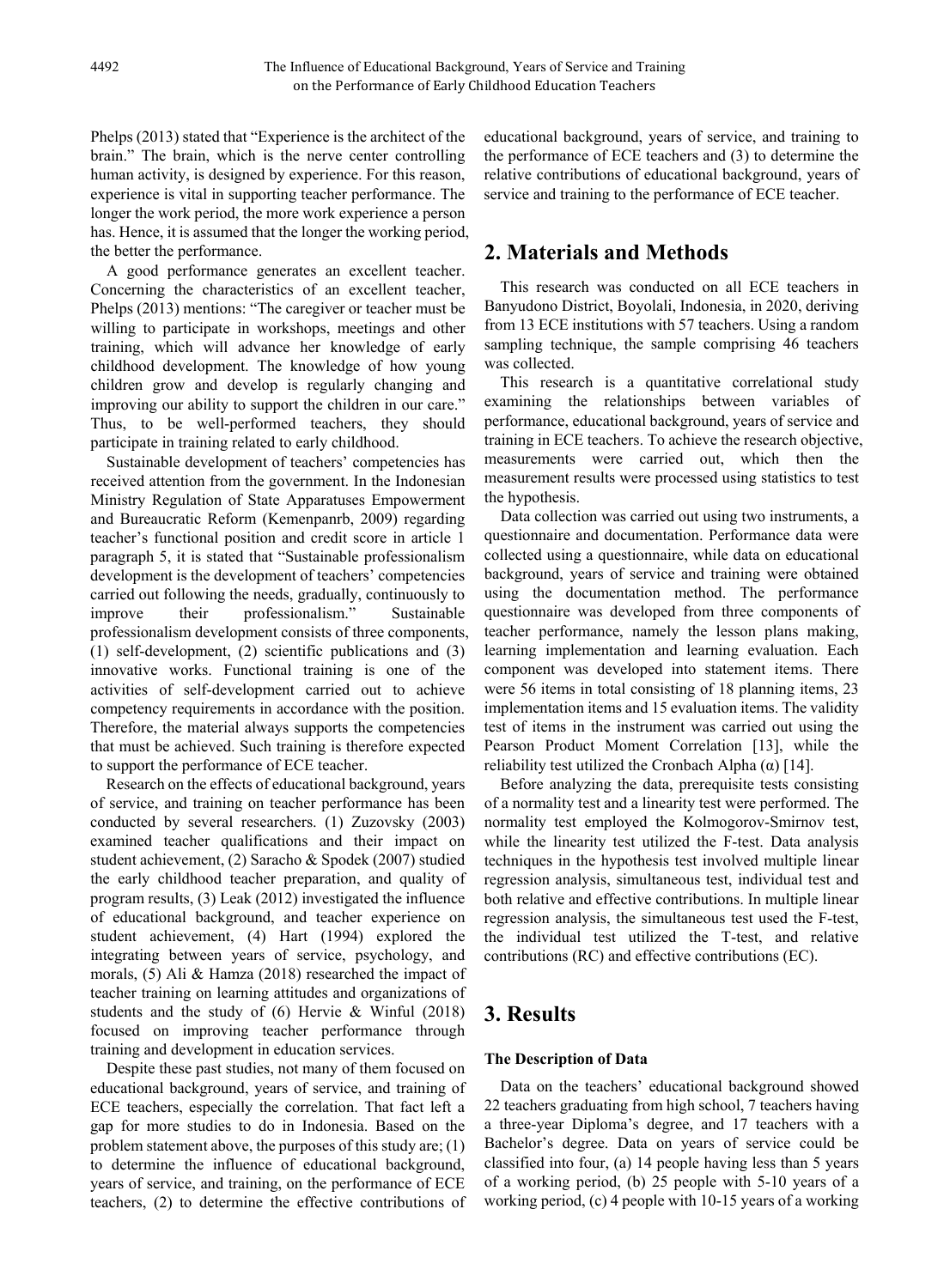period and (d) 3 people having a working period of more than 15 years. Data on the training that ECE teacher participated in comprised four groups, (a) 9 teachers had never participated in any training, (b) 27 teachers had attended training twice, (c) 4 teachers had attended training four times and (d) 6 teachers had attended training more than five times. The maximum score obtained from the performance data was 207 from the ideal maximum score of 224 and the minimum score of 132 was from the ideal minimum score of 56.

## **Normality Test**

The normality test was carried out using the Kolmogorov-Smirnov test. The results showed coefficient value of 1.469 and a significance value of 0.077, indicating that the significance value was  $> 0.05$ . In a nutshell, the data were normally distributed.

## **Linearity Test**

The results of the linearity test between the educational background and teacher performance were F-count= 2.065, F-table= 3.23. Thus, F-count=  $2.065 \leq$  F-table= 3.23 at sig. of  $0.158 > 0.05$ . In short, the relationship between the educational background and ECE teacher performance was linear. For the variables of years of service and teacher performance, the results were F-count= 0.228, and F-table= 3.23. Having F-count=  $0.228 \leq$  F-table= 3.23, and the sig. value of 0.797>0.05 indicated that the relationship between these two variables was linear.

#### **Multiple Linear Regression Test**

The equation of the multiple linear regression test from the SPSS output is presented in Table 1, showing constant results, and X1, X2, and X3, respectively, are educational background, years of service and training.

The equation means that (1) each addition of a one-unit value of the teacher's educational background variable (with an assumption that the variables of years of service and training are 0) will result in an increase in teacher performance by 4.311 units. (2) Every addition of a one-unit value of years of service (with an assumption that other variables are 0) will result in an increase in teacher performance by 8.022 units. (3) Each addition of a one-unit value of the training variable (with an assumption that the variables of educational background and years of service are 0) will result in an increase in teacher performance by 6.080 units. Based on the regression equation, it is seen that years of service contributed the most.

## **Simultaneous Test**

Simultaneous test results are presented in Table 2. It depicts that the F-count value was 8.908, with a significance value of 0.000, showing that  $0.003 < 0.05$ . Therefore, it can be concluded that simultaneously there was a significant effect between variables of educational background, years of service and training on the performance of ECE teacher.

| Table 1. |  |  | Multiple Linear Regression Test |  |
|----------|--|--|---------------------------------|--|
|----------|--|--|---------------------------------|--|

|  | Coefficients a                |         |                             |                              |        |       |  |
|--|-------------------------------|---------|-----------------------------|------------------------------|--------|-------|--|
|  | Model                         |         | Unstandardized Coefficients | Standardized<br>Coefficients |        | Sig.  |  |
|  |                               | B       | Std. Error                  | Beta                         |        |       |  |
|  | (Constant)                    | 136.667 | 9.689                       |                              | 14.105 | 0.000 |  |
|  | <b>Educational Background</b> | 4.311   | 2.394                       | 0.234                        | 1.801  | 0.079 |  |
|  | Years of Service              | 8.022   | 3.267                       | 0.382                        | 2.456  | 0.018 |  |
|  | Training                      | 6.080   | 2.907                       | 0.313                        | 2.091  | 0.043 |  |

a. Dependent Variable: The performance of ECE teachers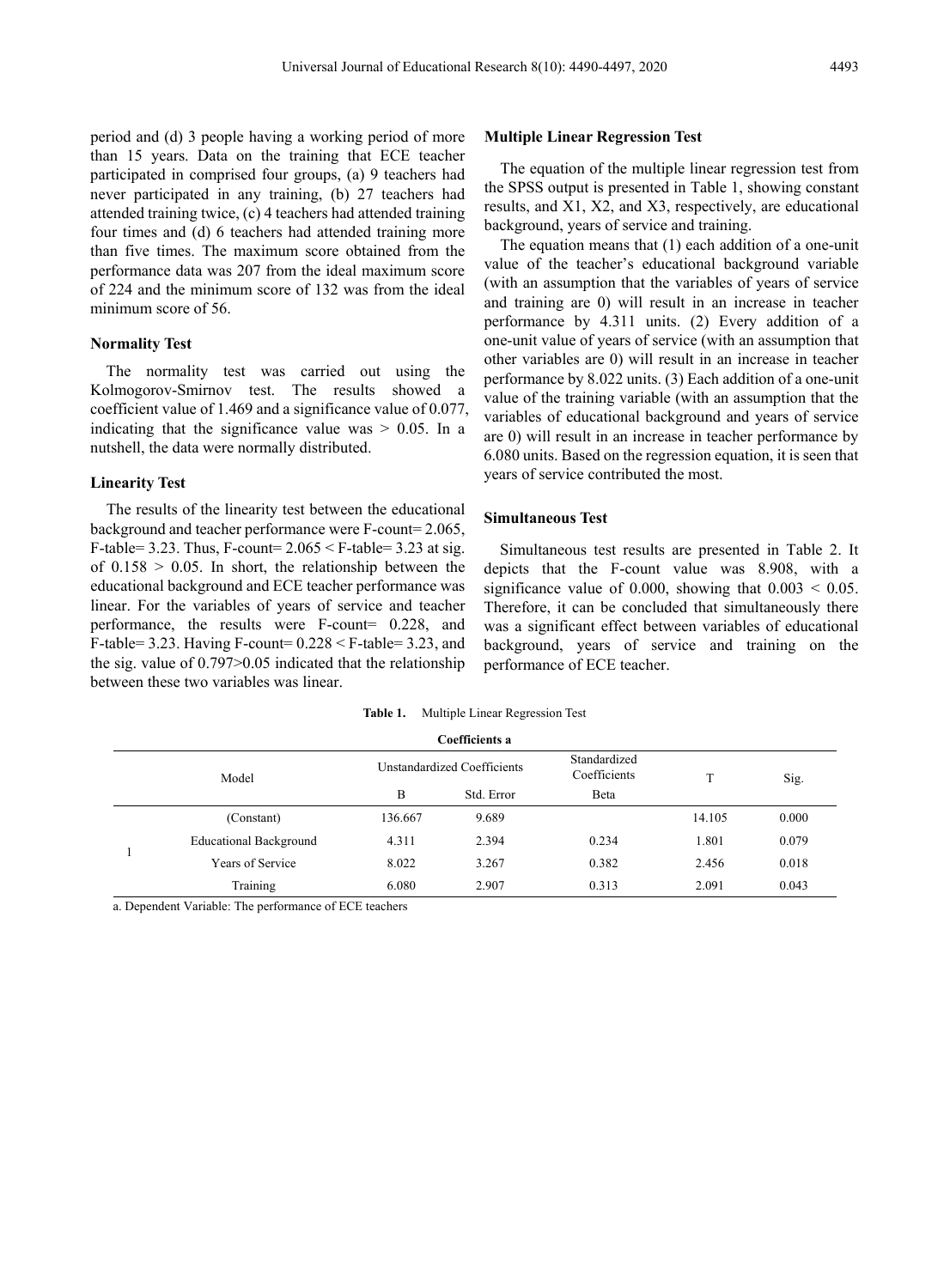## **Individual Test**

After knowing the results of the simultaneous test, the individual test was performed to determine the effect of each independent variable consisting of educational background, years of service, and training on teacher performance.

The results of the individual test showed that the t-count value of the educational background variable was 1.801, with a significance value of 0.079, indicating the significance value of  $> 0.05$ . In short, there was no individual effect of educational background on the performance of ECE teacher.

The analysis results of the years of service variable revealed a t-value of 2.456 and a significance value of 0.018. It is followed by the training variable with a t-value of 2.091 and a significance value of 0.043. These results showed that the significance values of both years of service and training were  $\leq 0.05$ . In conclusion, there was a partial effect of the years of service and training on the performance of ECE teacher.

The results of the coefficient of determination test (R-squared test) in Table 2 showed an R-squared value of 0.389 (38.9%) and adjusted R-squared of 0.345 (34.5%). Hence, it can be concluded that the magnitude of influence of educational background, years of service, and training was equal to 0.345 (34.5%). It indicated that other factors influenced ECE teacher performance by 100% - 34.5% or 65.5%.

## **Table 2.** Coefficient Test of X and Y

| <b>Summary Model</b>                              |                                                                               |           |                   |          |                            |                    |  |  |
|---------------------------------------------------|-------------------------------------------------------------------------------|-----------|-------------------|----------|----------------------------|--------------------|--|--|
| Model                                             | R                                                                             | R Square  | Adjusted R Square |          | Std. Error of the Estimate |                    |  |  |
|                                                   | $0.624^{\rm a}$                                                               | 0.389     | 0.345             |          | 13.779                     |                    |  |  |
|                                                   | a. Predictors: (Constant), Training, Educational Background, Years of Service |           |                   |          |                            |                    |  |  |
|                                                   | <b>ANOVA</b>                                                                  |           |                   |          |                            |                    |  |  |
| Model<br>Df<br>F<br>Mean Square<br>Sum of Squares |                                                                               |           |                   | Sig.     |                            |                    |  |  |
|                                                   | Regression                                                                    | 5073.901  | 3                 | 1691.300 | 8.908                      | 0.000 <sup>b</sup> |  |  |
|                                                   | Residual                                                                      | 7973.838  | 42                | 189.853  |                            |                    |  |  |
|                                                   | Total                                                                         | 13047.739 | 45                |          |                            |                    |  |  |

a. Dependent Variable: The performance of ECE teachers

b. Predictors: (Constant), Training, Educational Background, Years of Service

| <b>Coefficients a</b> |                               |                             |            |                              |        |       |
|-----------------------|-------------------------------|-----------------------------|------------|------------------------------|--------|-------|
| Model                 |                               | Unstandardized Coefficients |            | Standardized<br>Coefficients | T      | Sig.  |
|                       |                               | B                           | Std. Error | Beta                         |        |       |
|                       | (Constant)                    | 136.667                     | 9.689      |                              | 14.105 | 0.000 |
|                       | <b>Educational Background</b> | 4.311                       | 2.394      | 0.234                        | 1.801  | 0.079 |
|                       | Years of Service              | 8.022                       | 3.267      | 0.382                        | 2.456  | 0.018 |
|                       | Training                      | 6.080                       | 2.907      | 0.313                        | 2.091  | 0.043 |

a. Dependent Variable: The performance of ECETeachers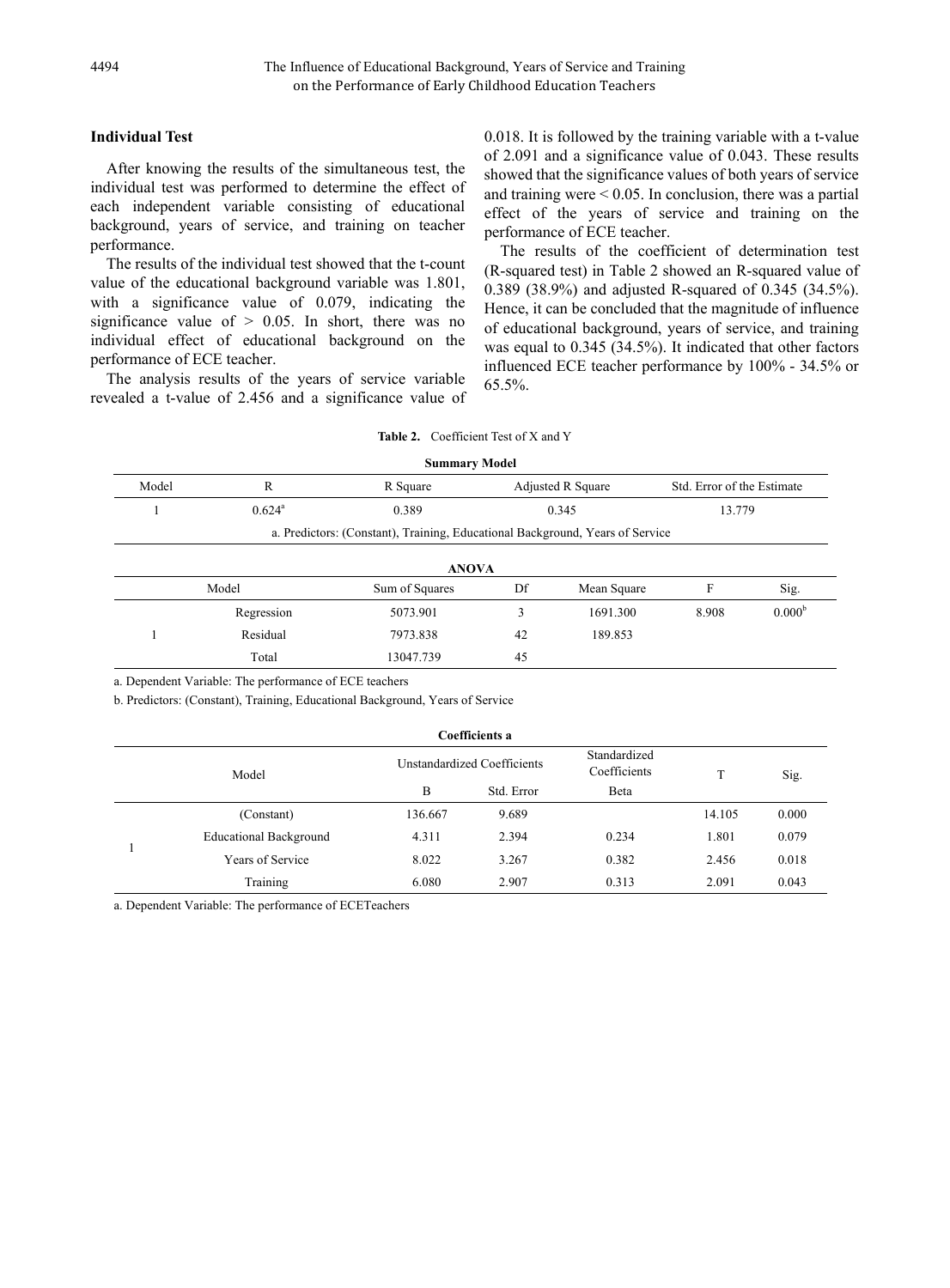#### **Effective and Relative Contributions**

The effective contribution (EC) of educational background to the performance of ECE teachers (ECX1) was 0.0335 or 3.35%. The effective contribution of years of service to teacher performance (ECX2) was 0.1873 or 18.73%. The effective contribution of training (ECX3) to teacher performance was 0.1679 or 16.79%. Thus, the total value of effective contributions was 0.389 or 38.9%. This value matched the R-squared value of 38.9%.

Relative contributions (RCs) from the educational background, years of service, and training to the performance of ECE teacher in a sequence are as follows. First, the relative contribution of educational background (RCX1) to teacher performance was 0.0682 or 6.82%. Second, the relative contribution of years of service (RCX2) to the performance of ECE teacher was 0.4818 or 48.18%. Third, the relative contribution of training attended by teachers (RCX3) was 0.4319 or 43.19%. The contribution of each variable both the effective contribution and the relative contribution can be seen in Table 3.

**Table 3.** The Contribution of Variables X1, X2, and X3 to the Performance of Early Childhood Teachers (Y)

| No | Variables                     | <b>SE %</b> | <b>SR</b> % |
|----|-------------------------------|-------------|-------------|
|    | <b>Educational Background</b> | 3.35        | 6.82        |
| 2  | Years of Service              | 18.73       | 48.18       |
|    | Training                      | 16.79       | 43.19       |
|    | Total                         | 38.87       | 99 99       |

## **4. Discussion**

## **Educational Background had no influence on the Teacher Performance**

The results of the multiple linear regression test obtained a positive regression coefficient value of the educational background variable (b1). In a nutshell, if the educational background is improved, it will increase the value of ECE teacher performance. However, the results of the partial test indicated that there was no significant effect of educational background on teacher performance. The effective contribution, as well as the relative contribution of educational background to teacher performance, appeared to be the smallest. It was due to the educational background of ECE teacher, in which 29 or 63% of them either had only a three-year Diploma's degree or merely graduated from high school, while 17 or 37% of them possessed a Bachelor's degree. In other words, some of them have not met the requirements of being ECE teacher for having no relevant educational background. In short, the knowledge of ECE teacher was less relevant to their work.

The results of this study are similar to Zuzovsky's (2003) research, where two variables had the opposite (though not significant) influences in the two subject areas. The first

was having an advanced degree, and the second was majoring in teaching. The two variables were positively related but not significant, with achievement in science. However, the results of this study contradict the study of Saracho & Spodek (2007), discovering the importance of a bachelor's degree and educational standards for ECE teacher.

In reality, the requirements to become ECE teacher are not in accordance with those stipulated in the Indonesian National Education System Law, that ECE teacher must have a minimum education qualification of a four-year Diploma's degree or Bachelor's degree in the field of ECE or psychology obtained from accredited study programs. The length of time needed to complete the education qualification is expected to be able to strengthen the cognitive structure of ECE. A strong cognitive structure will influence the performance of ECE teacher.

## **The Effect of Years of Service on Teacher Performance**

The multiple linear regression test obtained a positive value of the regression coefficient of the years of service variable (b2). Hence, if the working period is increased, the performance of ECE teacher value will increase as well. The results of the partial test indicated a significant effect of years of service on ECE teacher performance.

In essence, the longer they work, the more work experience they gain, assuming to make better performance. This finding is similar to the results of Leak's research in 2012 in which teaching experience in the classroom appeared to make a real difference in student achievement. The years of service also teaches teachers many things related to their work. Therefore, it is no exaggeration that there is this phrase "experience is the best teacher."

In addition to improving student achievement, teaching experience can also improve teacher morale. It is reinforced by the results of Hart (1994) depicting that positive experiences contributed to morals. Conversely, negative experiences contributed to psychological distress.

#### **The Influence of Training on Teacher Performance**

The results of the multiple linear regression test showed a positive regression coefficient value for the variable of training attended by ECE teacher (b3). In short, if the training is improved, the performance of ECE teacher value will certainly increase. Partial test results indicated a significant effect of training on teacher performance.

Similar results were also found by Ali & Hamza (2018) that with the large amount of training that teachers participated in, student learning attitudes could be positively changed. As a result, it affected all organizational performance positively. Training helps teachers to adopt new teaching techniques and methods.

Training is a series of activities designed to improve work knowledge and skills. The purpose of training, in general, is to improve performance. The training provided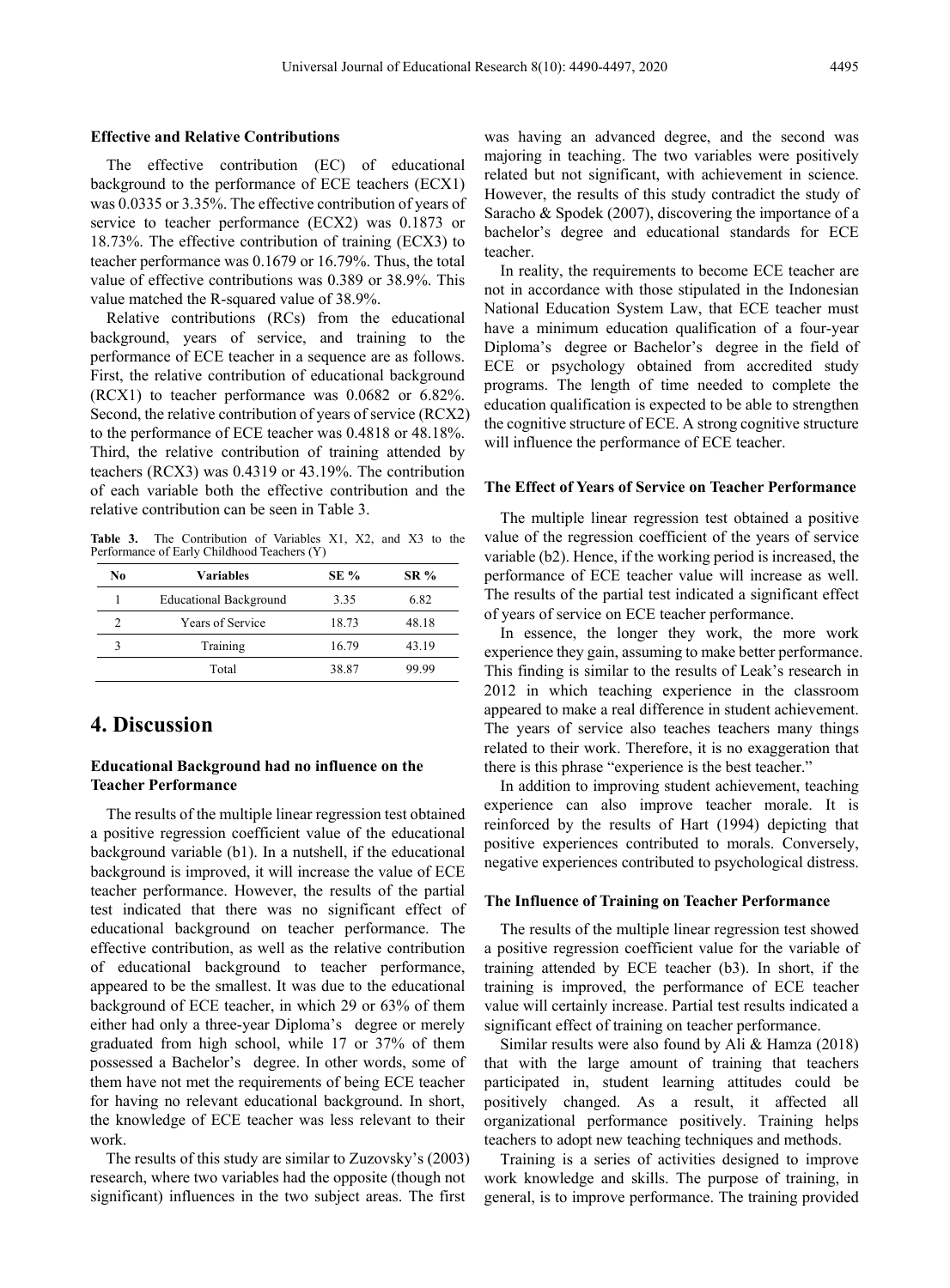is commonly based on needs. Thus, the contents are always relevant and up to date. Such is the case with Hervie & Winful (2018) research showing that poor teacher performance was caused by lack of training, lack of teaching and learning materials, lack of incentives and motivation, and inappropriate supervision. One that is related to the poor performance of teachers is due to lack of frequency of training in positions.

# **5. Conclusions**

The following conclusions were drawn from the results of the data analysis. (a) There was a simultaneous influence between educational background, years of service, and training on the performance of ECE teacher. However, partially, the educational background did not have a major effect on teacher performance, (b) The effective contributions to ECE teacher performance were 3.35% from the educational background, 18.73% from years of service, and 16.79% from training, (c) The relative contributions to ECE teacher performance consisted of 6.82% of educational background, 48.18% of years of service, and 43.19% of training.

Based on these conclusions, the following suggestions are provided: (a) The recruitment of ECE teacher should pay attention to academic qualifications appropriate to the work field of ECE, (b) Making a teacher remain in her profession as a ECE teacher, because the more experienced a teacher, the better the performance. It can be performed by increasing their welfare, (c) Intensifying teacher involvement in in-service training or training in positions related to early childhood continuously following the demands of child developmentt.

This study has several limitations such as: (1) Conducted in a relatively narrow area (sub-district), (2) The respondent only from one major Indonesian early childhood teacher organization namely HIMECEI since there is another one such as IGTKI. The authors suggest for future researchers to select more diverse respondents and wider research area.

# **Acknowledgments**

The authors would like to extend their sincere gratitude to Mr. Muhamad Taufik Hidayat for his feedback on the manuscript. They are also very thankful for all of the respondents in Banyudono, Boyolali.

# **REFERENCES**

[1] Akiri, A.A. (2014). Teachers' Career Satisfaction and Students' Academic Performance in Delta Public Secondary Schools. *Journal of Educational and Social Research MCSER Publishing*, 4 (1), 267-272. http://doi.org[/10.5901/j](http://dx.doi.org/10.5901/jesr.2014.v4n1p267) [esr.2014.v4n1p267](http://dx.doi.org/10.5901/jesr.2014.v4n1p267)

- [2] Ali, R. K. & Hamza, M.A. (2018). Impact of Teachers' Training on Students' Learning Attitude and Organizational Performance. *The International Journal of Business & Management,* 6:10, 239-248[.](https://www.researchgate.net/publication/329153414) [https://www.researchgate.net/](https://www.researchgate.net/publication/329153414) [publication/329153414](https://www.researchgate.net/publication/329153414)
- [3] Budiyono. (2009). *Statistika untuk Penelitian [Statistics for Research]*. Surakarta: UNS Press.
- [4] Danim, S. (2002). *Inovasi Pendidikan dalam Upaya Peningkatan Profesionalisme Tenaga Kependidikan [Educational Innovation in Efforts to Increase the Professionalism of Education Personnel].* Bandung: Pustaka Setia.
- [5] Darsinah. (2012). *Disertasi*: Panduan Instrumen Penilaian Kinerja Guru Taman Kanak Kanak. [Guide to Kindergarten Teacher Performance Assessment Instruments] Semarang: Univeristas Negeri Semarang.
- [6] Direktorat Pembinaan Pendidikan Anak Usia Dini. (2015). *Penyusunan Rencana Pelaksanaan Pembelajaran Pendidikan Anak Usia Dini [Preparation of Early Childhood Education Learning Implementation Plan]*. Jakarta: Kemendikbud
- [7] Early Learning Standards Task Force and Kindergarten Assessment Work Group (2005). *Early Childhood Assessment for Children from Birth to Age 8 (Grade 3).* Harrisburg, PA: Pennsylvania's Departments of Education and Public Welfare.
- [8] Gullo, D. F. (2005). *Understanding Assessment and Evaluation in Early Childhood Education*. New York: Teacher College Press.
- [9] Hart, P. M. (1994). Teacher quality of work life: Integrating work experiences, psychological distress and morale. *Journal of Occupational and Organizational Psychology*, 67*,* 109-1 32[.](https://doi.org/10.1111/j.2044-8325.1994.tb00555.x) [https://doi.org/10.1111/j.2044-8325.1994.tb0055](https://doi.org/10.1111/j.2044-8325.1994.tb00555.x) [5.x](https://doi.org/10.1111/j.2044-8325.1994.tb00555.x)
- [10] Hervie, D. M. & Winful, E.C. (2018). Enhancing Teachers' Performance through Training and Development in Ghana Education Service (A Case Study of Ebenezer Senior High School), *Journal of Human Resource Management*, 6(1), 1-8. <http://doi.org/10.11648/j.jhrm.20180601.11>
- [11] Karwati, E. & Prinsa, D.J. (2013). *Kinerja dan Profesionalisme Kepala Sekolah Membangun Sekolah yang Bermutu [Performance and Professionalism of School Principals Building Quality Schools]*. Bandung: Penerbit Alfabeta.
- [12] Kemdikbud. (2014). Peraturan Menteri Pendidikan dan Kebudayaan Republik Indonesia Nomor 137 Tahun 2014 tentang *Standar Nasional Pendidikan Anak Usia Dini.*
- [13] Kemdikbud. (2020) *Statistik Pendidikan Anak Usia Dini 2019/2020*. Jakarta
- [14] Kempanrb / Kementerian Pemberdayaan Aparatur Negara dan Reformasi Birokrasi. (2009). *Peraturan Menteri Pemberdayaan Aparatur Negara dan Reformasi Birokrasi Nomor 16 Tahun 2009 tentang Jabatan Fungsional Guru dan Angka Kreditnya [Regulation of the Minister for*